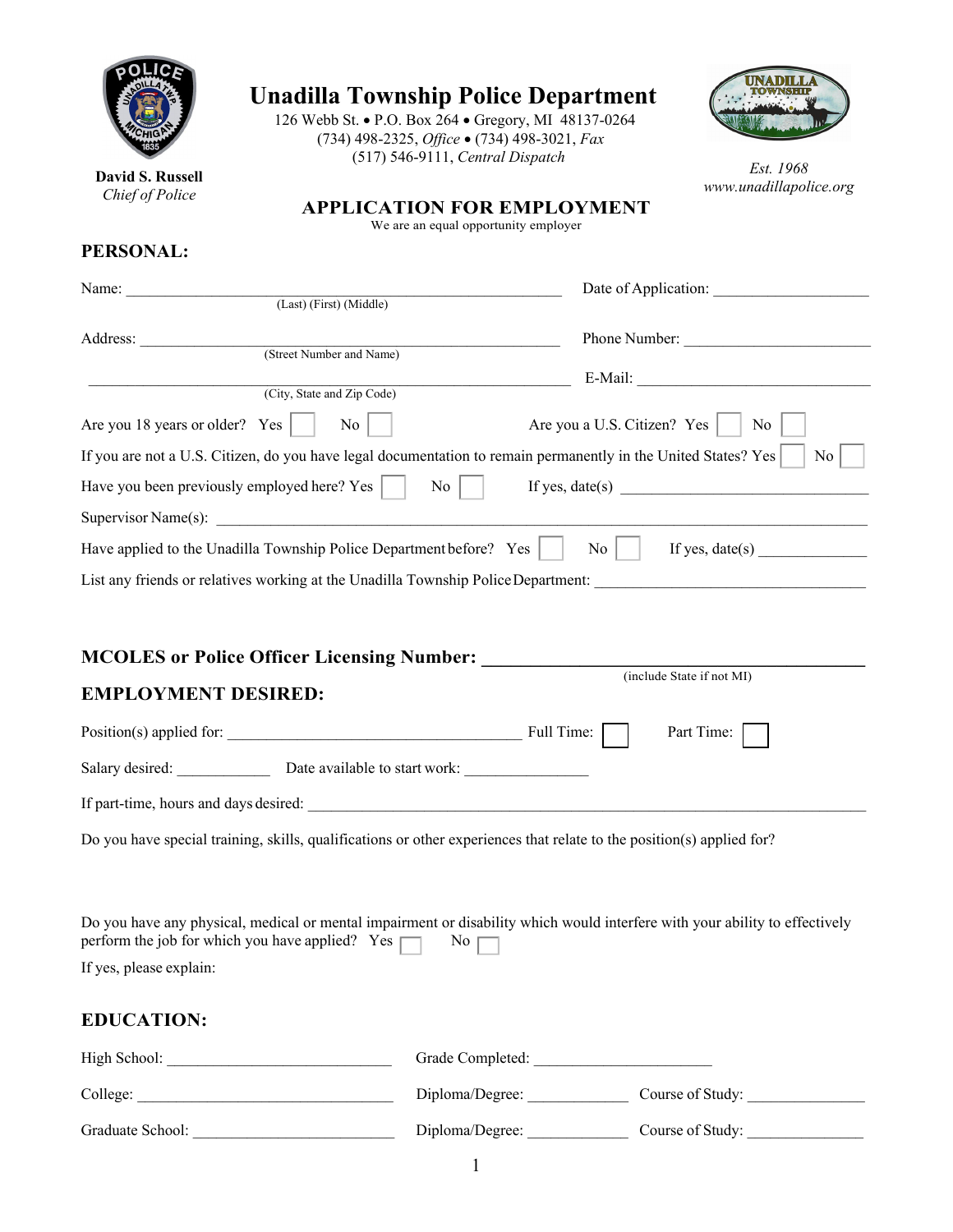## **EMPLOYMENT EXPERIENCE:** (List current or most recent jobs first)

|                 | Starting Hourly Rate/Salary: Current Hourly Rate/Salary: Supervisor: Current Hourly Rate/Salary:                                           |                                                  |  |
|-----------------|--------------------------------------------------------------------------------------------------------------------------------------------|--------------------------------------------------|--|
|                 |                                                                                                                                            |                                                  |  |
| Work Performed: |                                                                                                                                            |                                                  |  |
|                 |                                                                                                                                            |                                                  |  |
|                 |                                                                                                                                            |                                                  |  |
|                 |                                                                                                                                            |                                                  |  |
|                 | Address:<br>Starting Hourly Rate/Salary: Current Hourly Rate/Salary: Supervisor: Supervisor: Mate/Salary: All Starting Hourly Rate/Salary: |                                                  |  |
|                 |                                                                                                                                            |                                                  |  |
| Work Performed: |                                                                                                                                            |                                                  |  |
|                 |                                                                                                                                            |                                                  |  |
|                 |                                                                                                                                            |                                                  |  |
|                 |                                                                                                                                            |                                                  |  |
|                 |                                                                                                                                            |                                                  |  |
|                 |                                                                                                                                            |                                                  |  |
|                 |                                                                                                                                            |                                                  |  |
|                 |                                                                                                                                            |                                                  |  |
| Work Performed: |                                                                                                                                            |                                                  |  |
|                 |                                                                                                                                            |                                                  |  |
|                 |                                                                                                                                            |                                                  |  |
|                 |                                                                                                                                            |                                                  |  |
|                 |                                                                                                                                            | From: $\qquad \qquad \qquad$ To: $\qquad \qquad$ |  |
| Address:        |                                                                                                                                            |                                                  |  |
|                 | Starting Hourly Rate/Salary: Current Hourly Rate/Salary: Supervisor: Supervisor: Mate/Salary: All Starting Hourly Rate/Salary:             |                                                  |  |
|                 |                                                                                                                                            |                                                  |  |
| Work Performed: |                                                                                                                                            |                                                  |  |
|                 |                                                                                                                                            |                                                  |  |
|                 |                                                                                                                                            |                                                  |  |
|                 |                                                                                                                                            |                                                  |  |
|                 |                                                                                                                                            |                                                  |  |
|                 | Starting Hourly Rate/Salary: Current Hourly Rate/Salary: Supervisor: Supervisor: Mate/Salary: All Starting Hourly Rate/Salary:             |                                                  |  |
|                 |                                                                                                                                            |                                                  |  |
| Work Performed: |                                                                                                                                            |                                                  |  |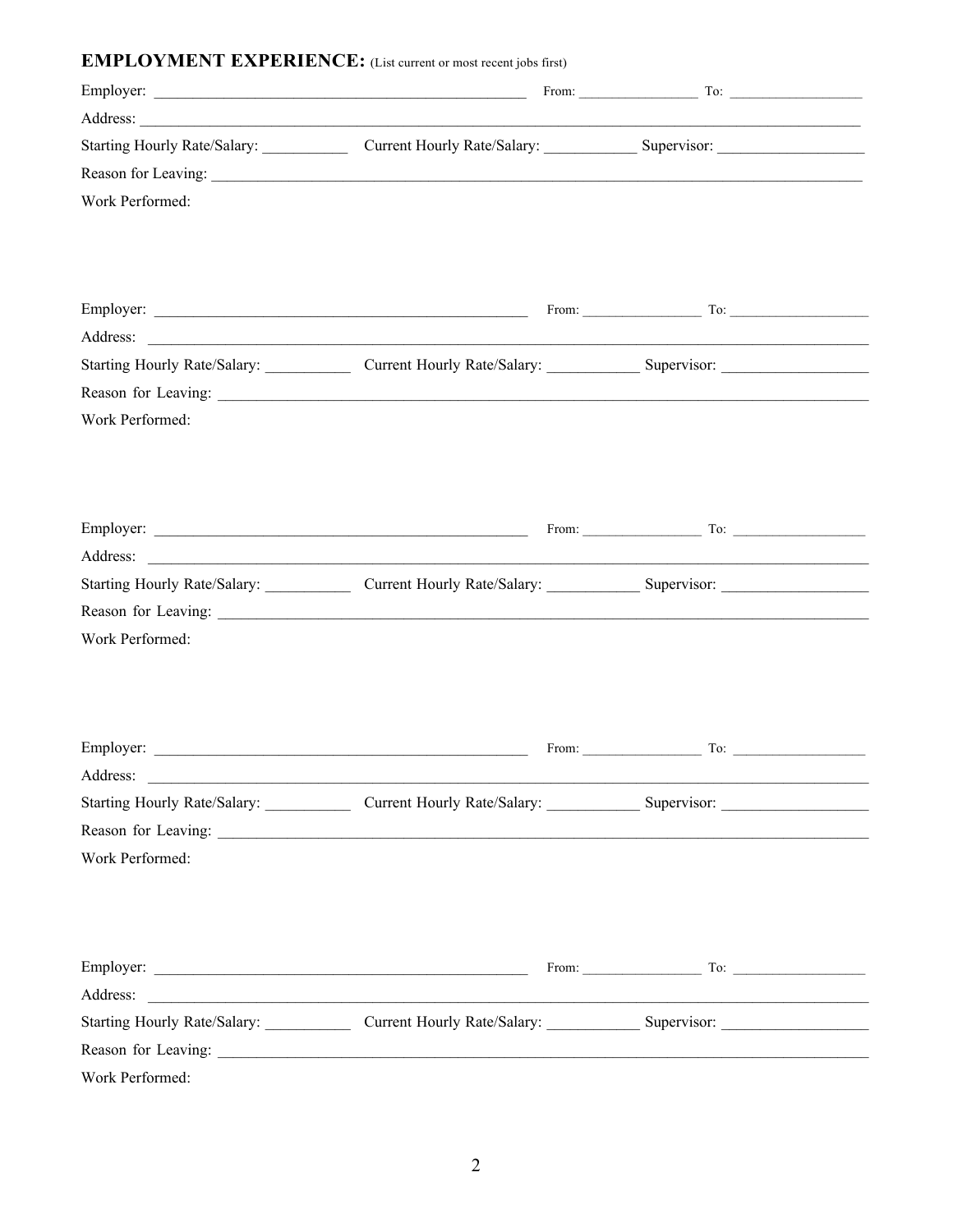## **MILITARY SERVICE RECORD:**

| Have you ever served in the Armed Forces of the United States or in a State National Guard? Yes                                 |                               | N <sub>0</sub>                           |
|---------------------------------------------------------------------------------------------------------------------------------|-------------------------------|------------------------------------------|
|                                                                                                                                 |                               |                                          |
| Are you in the reserves: Yes<br>N <sub>0</sub>                                                                                  | If yes, date obligation ends: |                                          |
| Special/technical training:                                                                                                     |                               |                                          |
|                                                                                                                                 |                               |                                          |
|                                                                                                                                 |                               |                                          |
| REFERENCES: (Do not include relatives or former employers)                                                                      |                               |                                          |
| Name, Address, Telephone Number, Years Acquainted                                                                               |                               |                                          |
|                                                                                                                                 |                               |                                          |
|                                                                                                                                 |                               |                                          |
| 3.                                                                                                                              |                               |                                          |
| <b>ADDITONAL INFORMATION:</b>                                                                                                   |                               |                                          |
| Have you been convicted of a crime? Yes                                                                                         | N <sub>o</sub>                | If so where, when and nature of offense: |
| Do you have a valid driver's license? Yes                                                                                       | No                            | State: License number: License number:   |
| List professional trade business or civic activities and offices held excluding group names or character of which indicate race |                               |                                          |

List professional, trade, business or civic activities and offices held excluding group names or character of which indicate race, color, religion, sex, national origin, handicap, marital or veteran's status:

 $\mathcal{L} = \{ \mathcal{L} = \{ \mathcal{L} = \{ \mathcal{L} = \{ \mathcal{L} = \{ \mathcal{L} = \{ \mathcal{L} = \{ \mathcal{L} = \{ \mathcal{L} = \{ \mathcal{L} = \{ \mathcal{L} = \{ \mathcal{L} = \{ \mathcal{L} = \{ \mathcal{L} = \{ \mathcal{L} = \{ \mathcal{L} = \{ \mathcal{L} = \{ \mathcal{L} = \{ \mathcal{L} = \{ \mathcal{L} = \{ \mathcal{L} = \{ \mathcal{L} = \{ \mathcal{L} = \{ \mathcal{L} = \{ \mathcal{$ 

 $\mathcal{L}_\mathcal{L} = \mathcal{L}_\mathcal{L} = \mathcal{L}_\mathcal{L} = \mathcal{L}_\mathcal{L} = \mathcal{L}_\mathcal{L} = \mathcal{L}_\mathcal{L} = \mathcal{L}_\mathcal{L} = \mathcal{L}_\mathcal{L} = \mathcal{L}_\mathcal{L} = \mathcal{L}_\mathcal{L} = \mathcal{L}_\mathcal{L} = \mathcal{L}_\mathcal{L} = \mathcal{L}_\mathcal{L} = \mathcal{L}_\mathcal{L} = \mathcal{L}_\mathcal{L} = \mathcal{L}_\mathcal{L} = \mathcal{L}_\mathcal{L}$ 

State any additional information that you feel may be helpful to us in considering your application:

Name, address and telephone of the person to be notified in the event of accident oremergency:

## **AUTHORIZATION AND UNDERSTANDING:**

Upon the signing of this application, I represent that all of the information now or hereafter given by me in support of my application for employment is true and complete. I authorize you to verify any of the information concerning my employment, education, credit or medical history with the appropriate individuals, companies, institutions or agencies and I authorize them to release such information as you require, including my prior disciplinary employment record, without any obligation to give me written notice of such disclosure. I also authorize you to release any information requested by any of my prospective or subsequent employers without any obligation to give me written notice of such disclosure. I hereby release you and them from any liability whatsoever as a result of any such inquiries and disclosures. I agree that any false information in support of my application may subject me to discharge at any time during the period of my employment. If hired, I agree I will serve at the will of the Township and I agree that I shall be bound by the rules, policies, regulations and terms and conditions of employment of the Township as they are from time-to-time changed with or without notice to me. I agree that either party may terminate the employment relationship, with or without cause, at any time for any reason. I hereby authorize the Township to